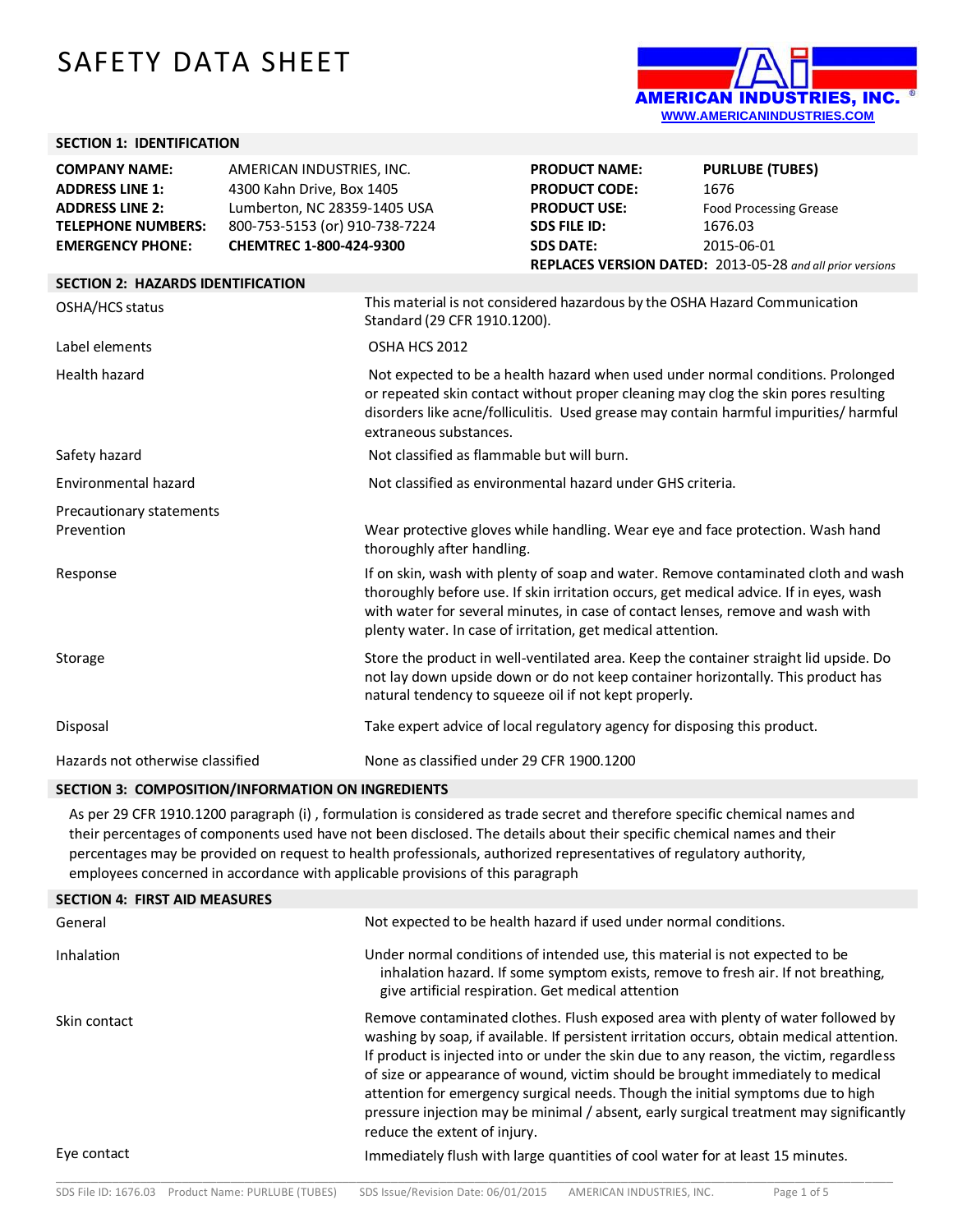| White Mineral Oil                                                                                                       | <b>AIHA</b> | <b>TWA</b>                                                                                                                                                                                                                                                                                                  | 5.0 mg/m <sup>3</sup>                                                                                                                                                                                                                                                   |  |
|-------------------------------------------------------------------------------------------------------------------------|-------------|-------------------------------------------------------------------------------------------------------------------------------------------------------------------------------------------------------------------------------------------------------------------------------------------------------------|-------------------------------------------------------------------------------------------------------------------------------------------------------------------------------------------------------------------------------------------------------------------------|--|
| SECTION 8: EXPOSURE CONTROLS/PERSONAL PROTECTION<br>Material                                                            | Source      | <b>Type</b>                                                                                                                                                                                                                                                                                                 | mg/m3                                                                                                                                                                                                                                                                   |  |
| Specific End Use (s)                                                                                                    |             | This material should not be used for any other purpose than the intended use as<br>per section 1 without the expert advice                                                                                                                                                                                  |                                                                                                                                                                                                                                                                         |  |
| Conditions for safe storage, including any<br>incompatibilities                                                         |             | Keep containers tightly closed in well-ventilated covered areas. Avoid contact<br><50 °C. Higher temperature may create pressure buildup inside container and<br>chances of container bursting or leakage may occur under extreme conditions.<br>Keep away from other oxidizing and incompatible materials. | with rain or other water sources. Keep the storage place cool preferably <120 °F /                                                                                                                                                                                      |  |
| Precautions for safe handling                                                                                           |             | Avoid prolonged and repeated contact with skin. Avoid inhaling the vapors/mist.<br>tight and, cool and well ventilated areas.                                                                                                                                                                               | When handling the drums, kegs, pails etc., proper safety shoes, and other protective<br>clothes, safety glasses etc. should be worn. Dispose appropriately any contaminated<br>rags/material as per prevailing local allowable practices. Keep containers in closely    |  |
| <b>General Precautions</b>                                                                                              |             | manage safe handling of this product.                                                                                                                                                                                                                                                                       | Store in well-ventilated area, if risk of vapor inhalation. Use the information in this<br>data sheet as input for risk management arising due to local conditions which help to                                                                                        |  |
| <b>SECTION 7: HANDLING AND STORAGE</b>                                                                                  |             |                                                                                                                                                                                                                                                                                                             |                                                                                                                                                                                                                                                                         |  |
| Reference to other sections                                                                                             |             | Refer to section 8 – exposure control / personal protection and section 13-<br>disposal considerations.                                                                                                                                                                                                     |                                                                                                                                                                                                                                                                         |  |
| Methods and materials for containment and<br>cleaning up                                                                |             | Shovel into suitable properly marked container for disposal or reclamation in<br>accordance with local regulations.                                                                                                                                                                                         |                                                                                                                                                                                                                                                                         |  |
| Environmental precautions                                                                                               |             | Prevent from entering/ spreading to drain, water, river, ditches by using sand,<br>earth, floor dryers or other appropriate barriers.                                                                                                                                                                       | Use appropriate measures for containment of spilled material to the environment.                                                                                                                                                                                        |  |
| <b>Emergency procedures</b>                                                                                             |             | (no smoking, flares, sparks / flames in close vicinity). Keep unauthorized persons<br>away and ventilate closed space before entering.                                                                                                                                                                      | Isolate the spill / leak area in all directions for about 50 meters (150 ft) for liquids<br>and about 25 meters (75 ft.) for solids and semi-solids. Eliminate all ignition sources                                                                                     |  |
| <b>SECTION 6: ACCIDENTAL RELEASE MEASURES</b><br>Personal precautions, protective equipment<br>and emergency procedures |             | the closed area.                                                                                                                                                                                                                                                                                            | Fully encapsulating, vapor protective clothing should be worn for spills and leaks with<br>no fire. Do not touch and walk through spill area. Do not touch damaged container or<br>spilled material unless wearing appropriate protective clothing/equipment. Ventilate |  |
|                                                                                                                         |             | contained breathing apparatus (SCBA) must be worn when approaching a fire in<br>confined area. Select the fire fighters clothing approved by relevant standard                                                                                                                                              |                                                                                                                                                                                                                                                                         |  |
| Protective equipment and precautions for<br>firefighters                                                                |             |                                                                                                                                                                                                                                                                                                             | Proper protective equipment include chemical resistant gloves to be worn, chemical<br>resistant suit is recommended when large contact with spill product is expected. Self-                                                                                            |  |
| Specific hazards arising from the chemical                                                                              |             | Hazardous combustion product may include a complex mixture of airborne solid and<br>liquid particulates and gases (smoke), carbon monoxide, unidentified inorganic and<br>organic compounds.                                                                                                                |                                                                                                                                                                                                                                                                         |  |
| Unsuitable extinguishing media                                                                                          |             | Water stream may splash burning liquid and spread fire.                                                                                                                                                                                                                                                     |                                                                                                                                                                                                                                                                         |  |
| <b>SECTION 5: FIRE-FIGHTING MEASURES</b><br>Suitable extinguishing media                                                |             |                                                                                                                                                                                                                                                                                                             | Water Spray (fog), dry chemical, foam, or carbon dioxide, sand to extinguish flames.                                                                                                                                                                                    |  |
| Self-protection of first-aiders                                                                                         |             | When administering the first aid, ensure that you are wearing the appropriate                                                                                                                                                                                                                               | personal protective equipment according to the incident, injury and surroundings.                                                                                                                                                                                       |  |
| Ingestion                                                                                                               |             | In general no treatment is necessary unless large quantities are swallowed;<br>however, it is advisable to take medical attention. Do not induce vomiting unless<br>directed by medical personnel. Do not give anything by mouth to an unconscious<br>person.                                               |                                                                                                                                                                                                                                                                         |  |
|                                                                                                                         |             | Get medical attention.                                                                                                                                                                                                                                                                                      |                                                                                                                                                                                                                                                                         |  |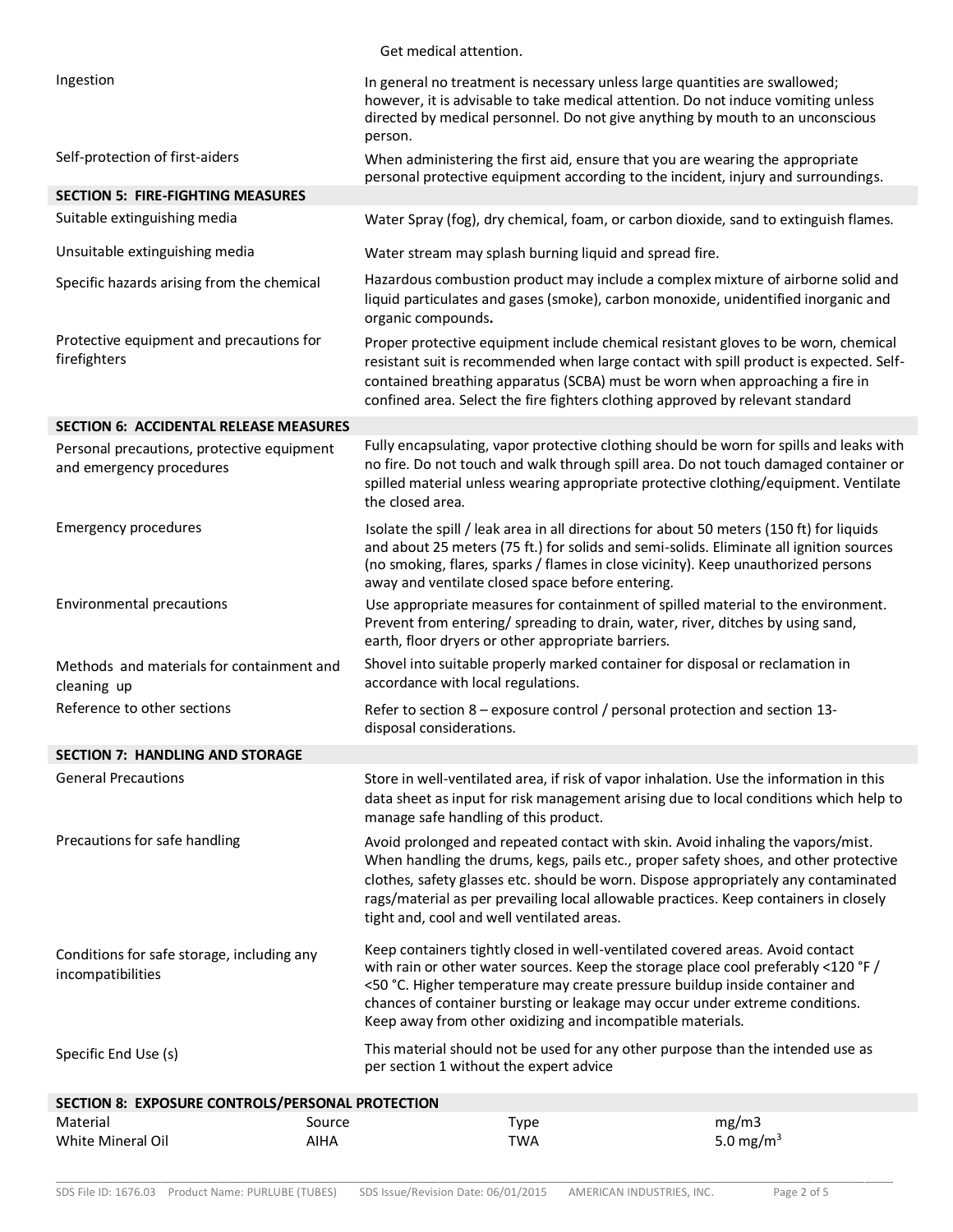WEEL

| Titanium dioxide                | ACGIH | TWA                                                                                                                                                                                    | 10.0 mg/m <sup>3</sup> |  |
|---------------------------------|-------|----------------------------------------------------------------------------------------------------------------------------------------------------------------------------------------|------------------------|--|
| Additional information          |       | Due to semi-solid nature of the product, generation of mist and dusts is unlikely to                                                                                                   |                        |  |
|                                 |       | occur.                                                                                                                                                                                 |                        |  |
| Biological exposure index (BEI) |       | No biological limit allocated.                                                                                                                                                         |                        |  |
| PNEC related information        |       | Data not available.                                                                                                                                                                    |                        |  |
| Monitoring methods              |       | Monitoring of the concentration of substances in the breathing zone of<br>workers or in general workplace may be required to confirm the compliance<br>with local governing authority. |                        |  |
| Engineering measures/controls   |       | Adequate ventilation systems may be needed to control concentrations of<br>airborne contaminants above permissible threshold applicable limits.                                        |                        |  |
| Respiratory                     |       | In case of insufficient ventilation, use suitable respiratory equipment.                                                                                                               |                        |  |
| Eye/face protection             |       | Wear safety goggles.                                                                                                                                                                   |                        |  |
| Skin/body protection            |       | Wear safety shoes and protective gloves.                                                                                                                                               |                        |  |
| Environmental exposure controls |       | Minimize release to the environment. Follow best practices for site management and<br>disposal of waste as per local regulations                                                       |                        |  |

## **SECTION 9: PHYSICAL AND CHEMICAL PROPERTIES**

| Appearance                                   |                                                                                                                                                                                                               |
|----------------------------------------------|---------------------------------------------------------------------------------------------------------------------------------------------------------------------------------------------------------------|
| Physical state                               | Semi-solid                                                                                                                                                                                                    |
| Color                                        | White                                                                                                                                                                                                         |
| Odor                                         | Slight hydrocarbon                                                                                                                                                                                            |
| Odor Threshold                               | Not available                                                                                                                                                                                                 |
| <b>Boiling point</b>                         | Not available                                                                                                                                                                                                 |
| pH                                           | Not applicable                                                                                                                                                                                                |
| Specific gravity (15°C) (59°F)               | 0.87, 7.506 (lbs/gal)                                                                                                                                                                                         |
| Flash point, COC,                            | 204°C (400°F)                                                                                                                                                                                                 |
| Lower and upper flammability limits          | Not available                                                                                                                                                                                                 |
| Auto-ignition temperature                    | Not available                                                                                                                                                                                                 |
| Flammability                                 | Not available                                                                                                                                                                                                 |
| VOC, % wt. ASTM D-972                        | 1                                                                                                                                                                                                             |
| Vapor pressure @ ambient temp.               | $< 0.13$ kPa ( $< 1$ mm Hg)                                                                                                                                                                                   |
| Vapor density (air =1)                       | <1                                                                                                                                                                                                            |
| <b>Explosive properties</b>                  | Not classified                                                                                                                                                                                                |
| Oxidizing properties                         | No data available                                                                                                                                                                                             |
| <b>Electrical conductivity</b>               | Though no data available, this material is not expected to be a static accumulator.                                                                                                                           |
| <b>SECTION 10: STABILITY AND REACTIVITY</b>  |                                                                                                                                                                                                               |
| Reactivity                                   | No reactivity is expected under normal conditions of intended use. However, under<br>high temperature or adverse operating conditions thermal / chemical decomposition<br>of the product may be possible.     |
| Chemical stability                           | No hazardous reaction is expected under normal conditions of temperature and<br>pressure.                                                                                                                     |
| Possibility of hazardous reactions           | Hazardous polymerization is not expected. Reacts with strong oxidizing agents.                                                                                                                                |
| Conditions to avoid                          | Extreme temperature and direct sunlight / heat / flame.                                                                                                                                                       |
| Incompatible materials                       | Strong oxidizing agent.                                                                                                                                                                                       |
| Hazardous decomposition products             | Hazardous decomposition is not expected to form under normal conditions of<br>storage.                                                                                                                        |
| <b>SECTION 11: TOXICOLOGICAL INFORMATION</b> |                                                                                                                                                                                                               |
| Basis of assessment                          | Information given hereby is based on the components and the toxicology of similar<br>products and the data indicated here are representative of the product as whole<br>rather than for individual components |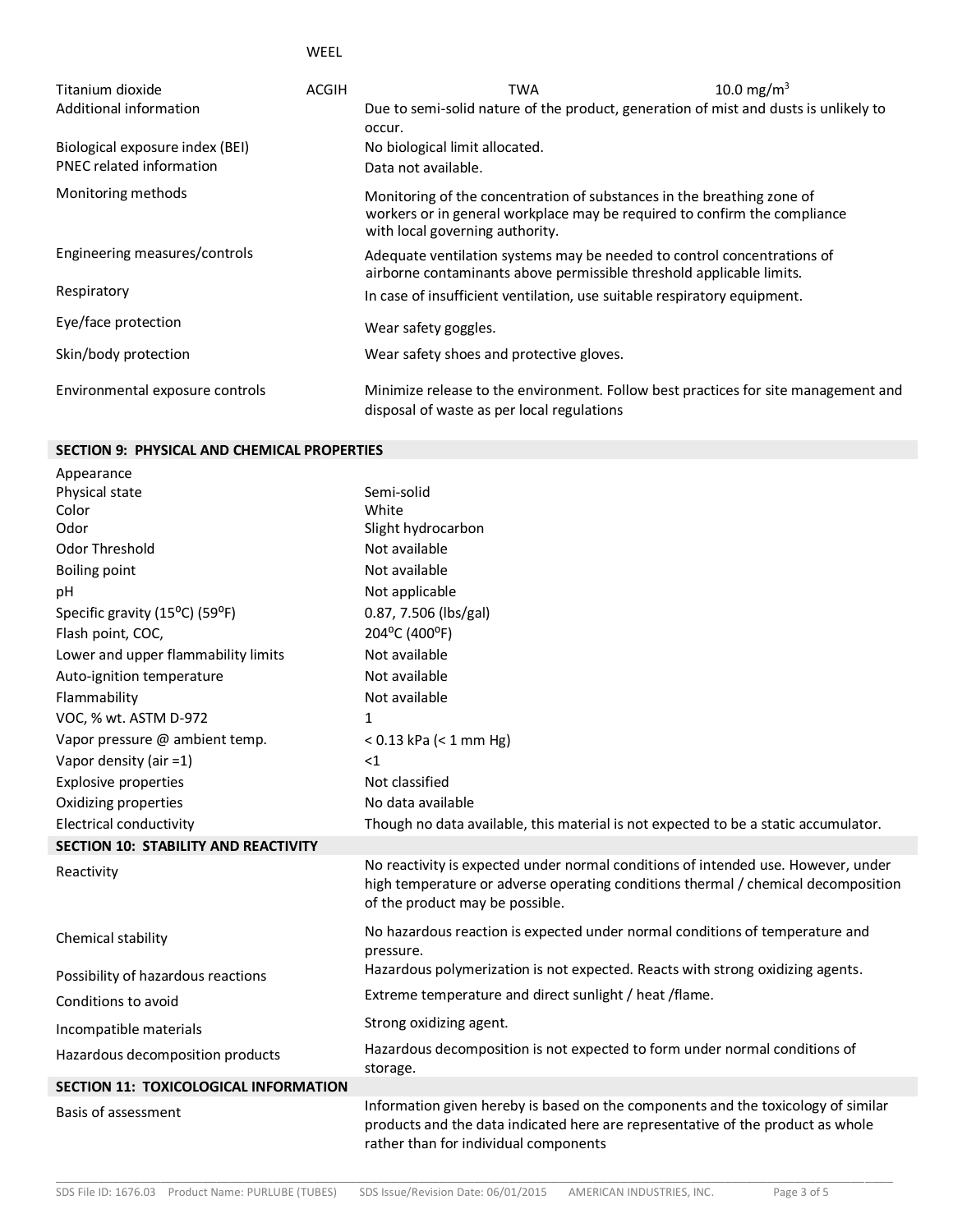| Acute oral toxicity                                                        | Expected to be low toxicity; LD 50 (rat) > 5000 mg/kg                                                                                                                                                                                                                                                                                         |
|----------------------------------------------------------------------------|-----------------------------------------------------------------------------------------------------------------------------------------------------------------------------------------------------------------------------------------------------------------------------------------------------------------------------------------------|
| Acute dermal toxicity                                                      | Expected to be low toxicity; LD 50 > (rat) 3000 mg/kg                                                                                                                                                                                                                                                                                         |
| Acute inhalation toxicity                                                  | Not determined.                                                                                                                                                                                                                                                                                                                               |
| Skin Irritation/Corrosion                                                  | Expected to be slightly irritating. Prolonged/repeated contact with skin without<br>adequate cleaning may clog the pores of the skin, may result disorder such as oil<br>acne/folliculitis.                                                                                                                                                   |
| Serious eye damage/irritation                                              | Expected to be slightly irritating.                                                                                                                                                                                                                                                                                                           |
| Respiratory/skin sensitization<br>Aspiration                               | Not determined.<br>Not expected to be aspiration hazard.                                                                                                                                                                                                                                                                                      |
| Germ cell mutagenicity                                                     | Not expected a mutagenic hazard.                                                                                                                                                                                                                                                                                                              |
| Carcinogenicity<br>Material-Highly refined base oil blend<br>(IP 346 < 3%) | Not considered to be carcinogenic as it contain severely refined which are reported to<br>be non-carcinogenic in lab animal studies. The class of oils used in making this<br>product are not classified as carcinogenic by IARC.<br>ACGIH group A4 ; not classified as human carcinogen<br>IARC 3; not classified as to carcinogen to humans |
|                                                                            | GHS/CLP, no carcinogenicity classification                                                                                                                                                                                                                                                                                                    |
| <b>SECTION 12: ECOLOGICAL INFORMATION</b>                                  | This material is not known to contain any chemical listed as a carcinogen or suspected carcinogen by OSHA Hazard Communication<br>Standard 29CFR 1910.1200, IARC, or the National Toxicology Program (NTP) at a concentration greater than 0.1%                                                                                               |
| Basis of assessment                                                        | Eco-toxicological data has not been determined specifically on this product. The<br>information given herewith is based on the information given on eco-toxicity of<br>components and/or on similar products. the information given here are<br>representative of the product as whole and not as individual components                       |
| Toxicity                                                                   | Sparingly soluble mixture in aqueous media. Not toxic to fish but may coat gill<br>structure and cause suffocation if spilled. This product may cause gastrointestinal<br>distress in birds and mammals through ingestion.                                                                                                                    |
| Persistence and degradability                                              | Expected to be not readily biodegradable. The major oil component expected to<br>biodegrade over period of 100-120 days in aerobic environment at temperature<br>above 70 <sup>o</sup> F (21°C), however finished product contain component that may persist in<br>the environment.                                                           |
| Bioaccumulative potential                                                  | Mau contain component that bioaccumulate.                                                                                                                                                                                                                                                                                                     |
| Mobility in soil                                                           | Product is semi-solid in nature in most conditions and may absorb to soil and may<br>not be mobile. It floats on water.                                                                                                                                                                                                                       |
| Other adverse effects                                                      | Product contain the components that have been classified non-volatile in nature and<br>therefore not expected to release to environment in significant quantities.                                                                                                                                                                            |
| <b>SECTION 13: DISPOSAL CONSIDERATIONS</b>                                 |                                                                                                                                                                                                                                                                                                                                               |
| Product disposal                                                           | Try to minimize the product waste by using best applicable practices. It is the<br>responsibility of the waste generator to evaluate the waste classification and<br>appropriate disposal methodology in accordance with the applicable regulation. Do<br>not dispose in to environment, in drain or in river / ponds / water reservoirs.     |
| Container disposal                                                         | To be disposed in accordance with local prevailing and allowable regulations                                                                                                                                                                                                                                                                  |
| <b>SECTION 14: TRANSPORT INFORMATION</b>                                   |                                                                                                                                                                                                                                                                                                                                               |
| US DOT                                                                     | Not required.                                                                                                                                                                                                                                                                                                                                 |
| Canadian TDG                                                               | Not required.<br>Not required.                                                                                                                                                                                                                                                                                                                |
| European                                                                   | Not classified as hazardous product for land, sea and air transport.                                                                                                                                                                                                                                                                          |
| ADR, IMDG, IATA-DGR                                                        |                                                                                                                                                                                                                                                                                                                                               |
| <b>SECTION 15: REGULATORY INFORMATION</b>                                  |                                                                                                                                                                                                                                                                                                                                               |
| <b>OSHA Hazard Communication Standard</b><br>US inventory list             | This material is not considered hazardous in accordance with OSHA HAzCom 2012,<br>29 CFR 1910.1200.<br>All components are listed or exempted. (TSCA 8b)                                                                                                                                                                                       |
|                                                                            |                                                                                                                                                                                                                                                                                                                                               |